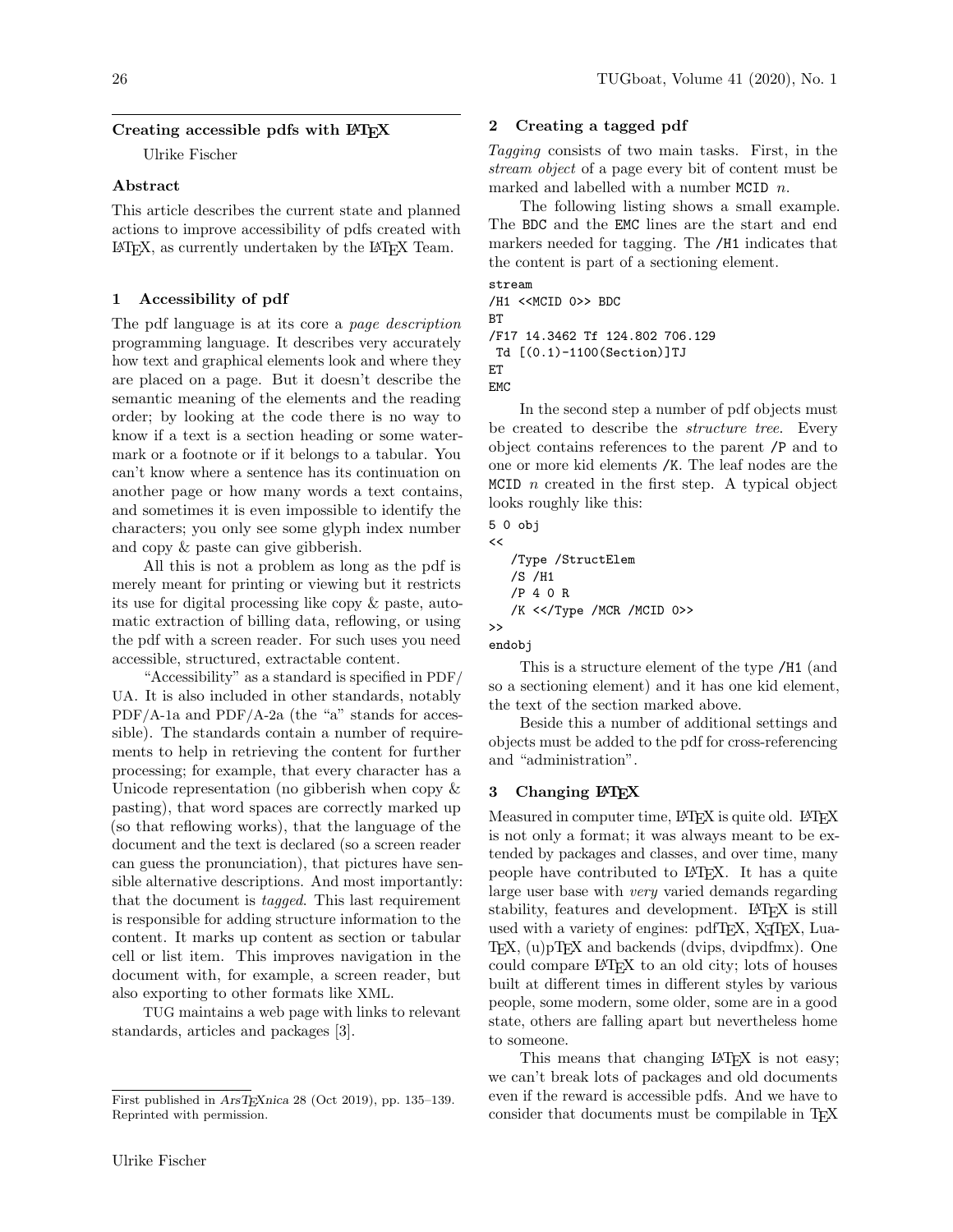systems of varying age, for example when uploading them to a journal.

Thus, a very important aspect of the project is to develop a long term change strategy and manage integration of core support across the LAT<sub>EX</sub> universe.

### 4 First steps towards tagging

Tagging pdf with L<sup>AT</sup>EX has been on the agenda for quite some time. Babett Schalitz wrote a thesis about it in 2007, and Ross Moore has given a number of talks and articles at TUG conferences since then. When I considered working on the topic some time ago I got code from both, and decided rather quickly that first some work on the basics was needed.

Tagging should, in my opinion, not be done by creating a package that patches all sorts of commands in other packages; this is much too fragile. It needs proper support in the L<sup>AT</sup>FX kernel and proper support in the main classes and packages. I also thought that to identify the needed support and to test implementations and interfaces, concrete code was needed. So I wrote the package tagpdf. The package offers core commands to tag a document and to activate some of the other requirements needed to make a pdf accessible. The low-level code to mark up a text as a section looks roughly like this:

```
\tagstructbegin{tag=H1}
  \tagmcbegin{tag=H1}
    Section
  \tagmcend
\tagstructend
```
The **\tagstructXX** commands create the structure, while the \tagmcXX commands add the MCID marks to the page stream.

At present, the tagpdf package works with pdfLATEX and LuaLATEX, and LuaLATEX gives the best results, as one doesn't have to worry about the behaviour at page breaks. However, with the help of the work on the pdfresources project described below, it should be possible to extend it to other engines and backends.

### 5 LAT<sub>F</sub>X-dev

Another important step towards accessible pdfs was the implementation of the latex-dev format by the LATEX team and the maintainers of TEX Live and MiKT<sub>EX</sub>; latex-dev is a pre-release of L<sup>AT</sup>EX from the development branch and made available through CTAN. It allows users of a current T<sub>EX</sub> distribution to test their documents and code against an upcoming LATEX release by simply using their preferred latex with the suffix -dev; pdflatex-dev, lualatex-dev, xelatex-dev, etc. (For more information, see  $[1]$ .)

latex-dev has not been created solely with tagging in mind, but it will help us to coordinate and test changes with package and class authors, so it is an important part of the project.

#### 6 PDF resource management

When tagging a pdf one has to add a number of settings to pdf dictionaries which can be described as "global resources". As already mentioned in an answer  $[2]$ , LAT<sub>F</sub>X has no interfaces for this:

Unhappily, the L<sup>AT</sup>FX format has overslept PDF development quite entirely. Managing global resources is the prime task for an OS, format in TEX speak. Because of the missing resource manager, both [tikz and transparent] packages do what most packages do, they think they are alone and add their stuff to the resource, . . .

With tagging entering the scene it was clear that something needed to be done to remedy this problem and so the **pdfresources** project in the LAT<sub>E</sub>X github was created; it contains a (still quite experimental) expl3-style interface which offers commands to add contents to pdf resources in a controlled way. It also offers backend-independent interfaces to a number of core commands needed when writing objects to a pdf. The package works with the main engines (pdfT<sub>E</sub>X, LuaTEX and  $X \oplus Y$  and backends (dvipdfmx and  $$ more or less— dvips).

The main task for the next months is to test the code, to integrate it into the kernel and to adapt existing packages to use it. The number of packages which should use the pdf resource manager is not very large but includes important packages such as hyperref, tikz, media9, pdfx.

## 7 Adapting the engines

Another open issue that emerged during the last year was missing functionality in engines and backends. For example pdfT<sub>E</sub>X was not ready for pdf 2.0; it has no command to set a major pdf version. (This will be remedied in T<sub>F</sub>X Live 2020.) As pdf 2.0 adds important features needed for accessibility (the concept of associated files) this is clearly something that should be changed. It would be also useful if pdfTFX could execute code at shipout time as can be done with luatex with \latelua. The dvipdfmx backend and dvips are missing additional color stacks.

# 8 Adding hooks

As already shown in sections 2 and 4, tagging a pdf requires adding quite a number of commands. Obviously, all the standard structures should if possible add the needed code automatically. For this, hooks